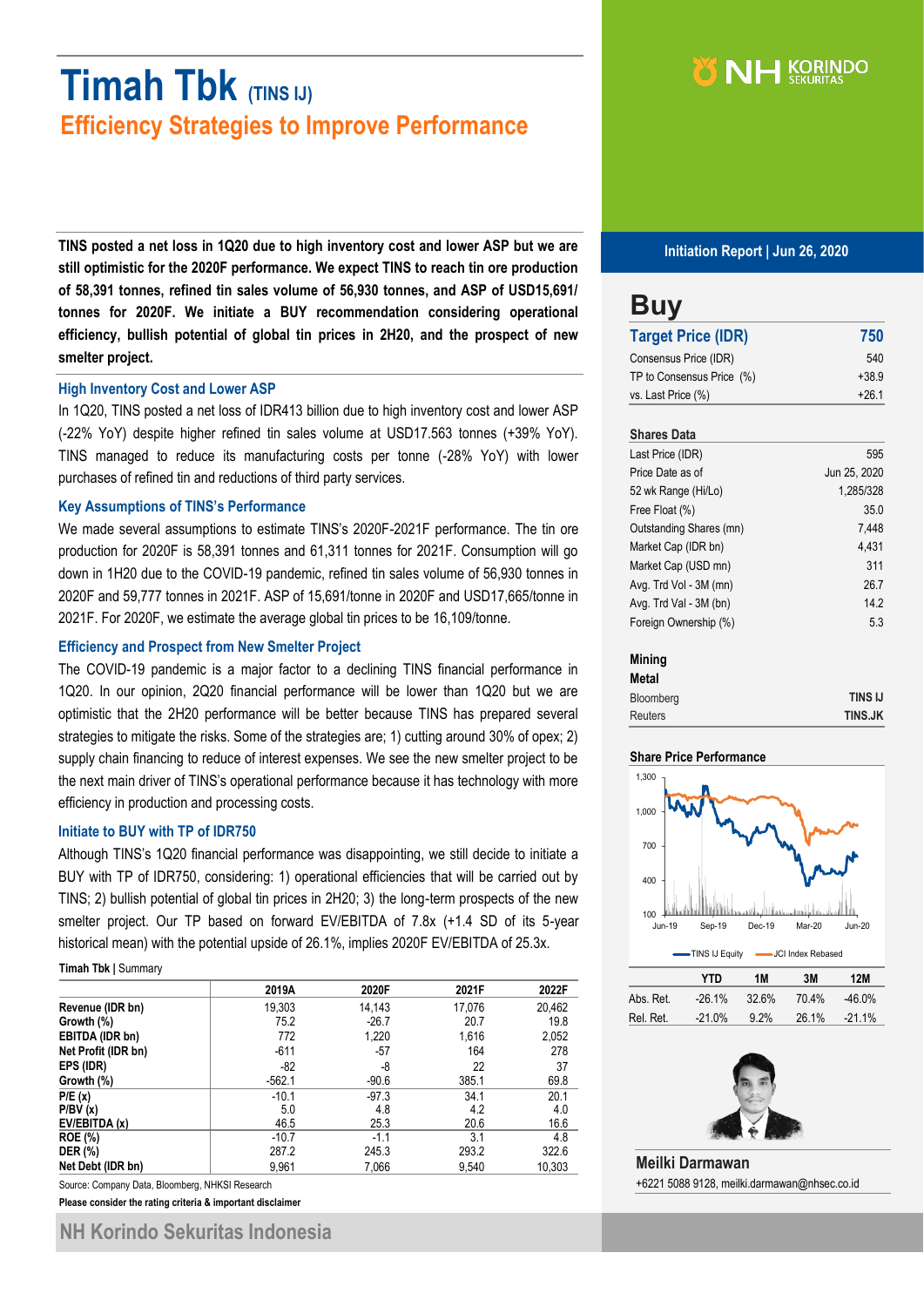### **Industry Background**

### **Supply-Demand Potentially Improved in 4Q20**

The global production and consumption of tin experienced a plummet in 2019 due to the decrease of electronics production especially in the telecommunication industry. For 2020, we predict that the production and consumption of tin will go down due to the COVID-19 pandemic, but optimistic that there will be a rise in industrial consumption in 4Q20. Our estimates in 2020 are that the global tin production will fall to 311.2 thousand tonnes (-8 YoY) and the consumption to 322.8 thousand tonnes (-8 YoY).

### **Indonesia's Export Potentially Declining in 2020**

Indonesia's tin export in the past five years have shown volatility. The tin export volume decrease in 2019 is slightly lower compared to 2018 with the decrease of demand due to weakening economy and falling global tin prices caused by trade war. PT Timah Tbk in 2019 contributed to almost 100% of all Indonesia's tin export volume. In 2020, we predict that the impact of COVID-19 pandemic will drop the tin export by around 21% YoY.



#### **Figure 1: Supply-Demand of Global Tin**

Source: International Tin Association, NHKSI Research



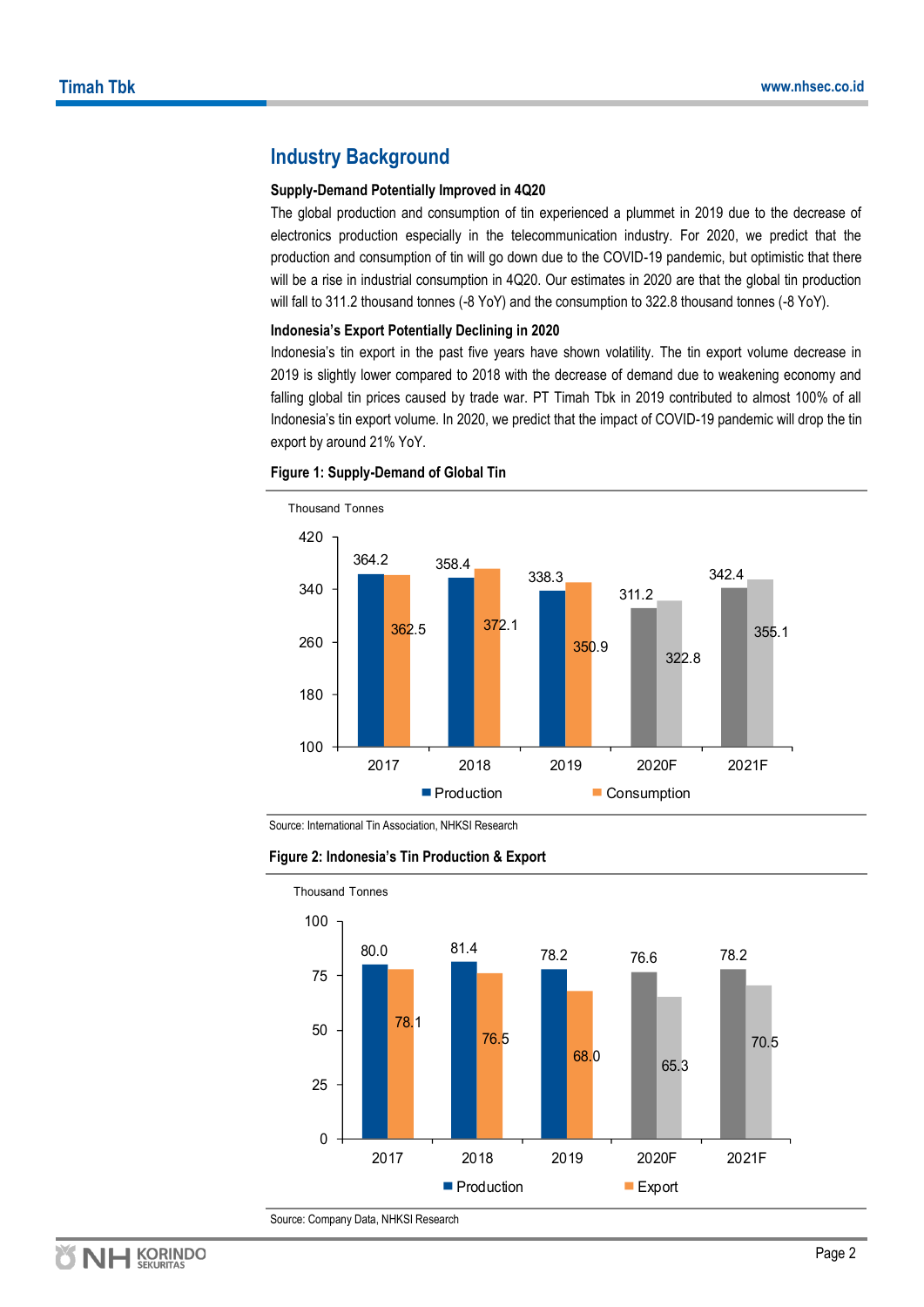### **Company Background**

### **Short History**

PT Timah Tbk (TINS) is a company engaged in the integrated tin mining business. TINS is a member of the Mining Industry Indonesia (MIND ID) located in Bangka Belitung and Riau islands, Indonesia. According to the data from International Tin Association (ITA), in 2019, TINS is the biggest tin producer in the world followed by Yunnan Tin (China) on the second position. Currently, TINS is listed as a member of ITA.

### **Integrated Business Process**

TINS business scope includes tin ore mining, refined tin production (industry), tin trading, exploration, research and development, non-tin mining and other competence-based businesses (real estate, hospital, shipping and shipbuilding) which are run integrated through its subsidiaries.

| No             | Company                                  | Production in 2019 (tonne) |
|----------------|------------------------------------------|----------------------------|
| 1              | Timah (Indonesia)                        | 76,400                     |
| $\overline{2}$ | Yunan Tin (China)                        | 72,000                     |
| 3              | <b>Malaysia Smelting Corp (Malaysia)</b> | 24,300                     |
| 4              | Minsur (Peru)                            | 19,600                     |
| 5              | Yunnan Chengfeng (China)                 | 19,100                     |
| 6              | <b>EM Vinto (Bolivia)</b>                | 11,500                     |
| 7              | Thaisarco (Thailand)                     | 10,900                     |
| 8              | Metallo (Belgium)                        | 9,300                      |
| 9              | Guanxi China Tin (China)                 | 8,200                      |
| 10             | Gejiu Zi-Li (China)                      | 8,000                      |

### **Table 1: Global Refined Tin Producer**

Source: International Tin Association, NHKSI Research

### **Figure 3: Business Process of TINS**



Source: Company Data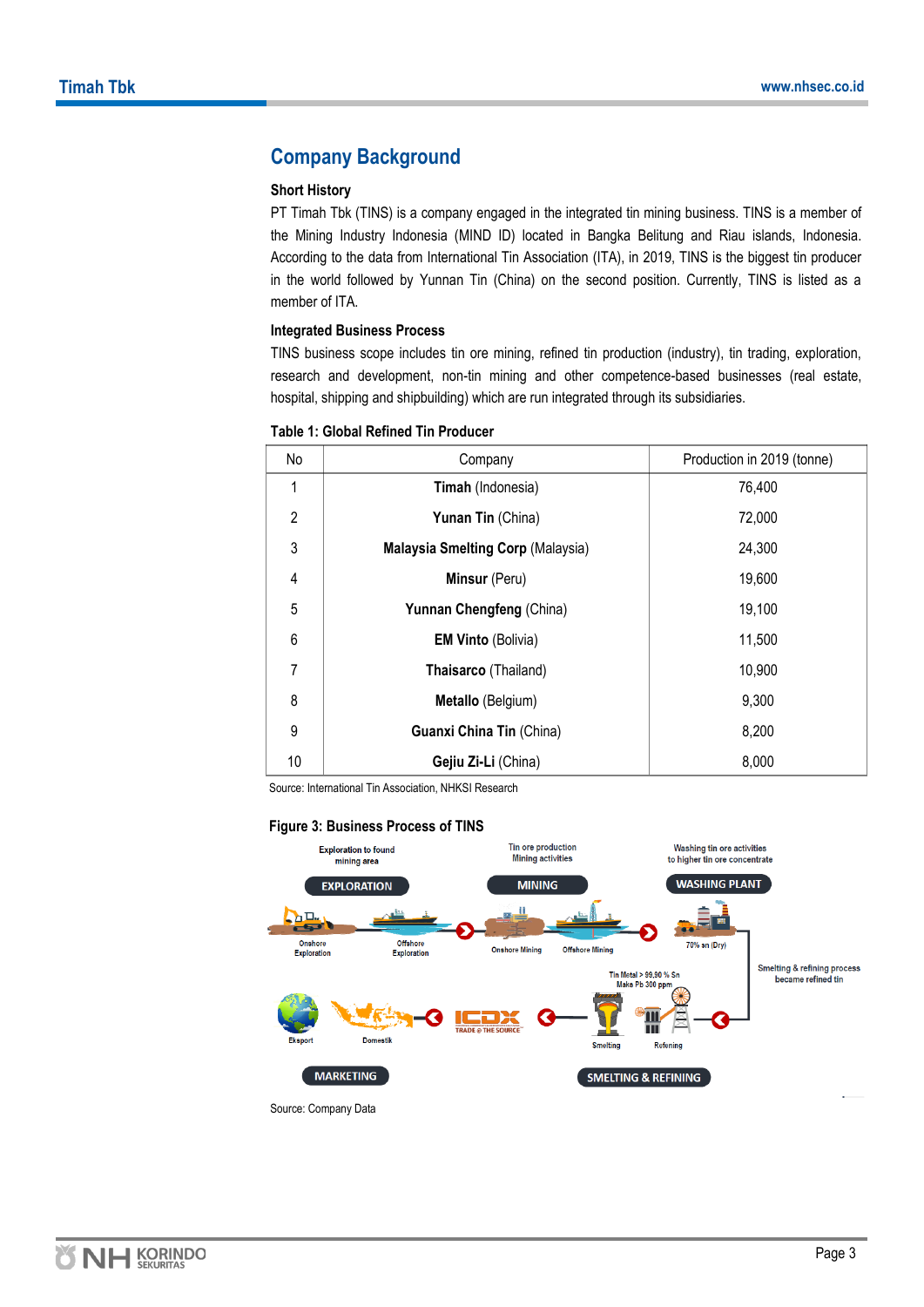### **Resources and Reserves**

TINS has 127 mining license (IUP) in the Bangka Belitung islands, Riau islands, and Riau. Currently, TINS owns a total of 327,520 tonnes of tin reserves in Bangka and Riau. Its on-shore reserves reach 73,340 tonnes (22% of total reserves), while the off-shore reserves amount to 254,180 tonnes (78% of total reserves). The mineral resources owned by TINS now is 1,035,780 tonnes. TINS has two smelters located in Muntok (capacity: 42,000 tonnes/year) and Kundur (capacity: 12,000 tonnes/year) with total capacity reaching 54,000 tonnes/year. With an average refined tin production at 47,727 tonnes/year for the last 5 years, the reserves will last for at least 8 years.



### **Figure 4: TINS' Tin Reserves**

Source: Company Data, NHKSI Research



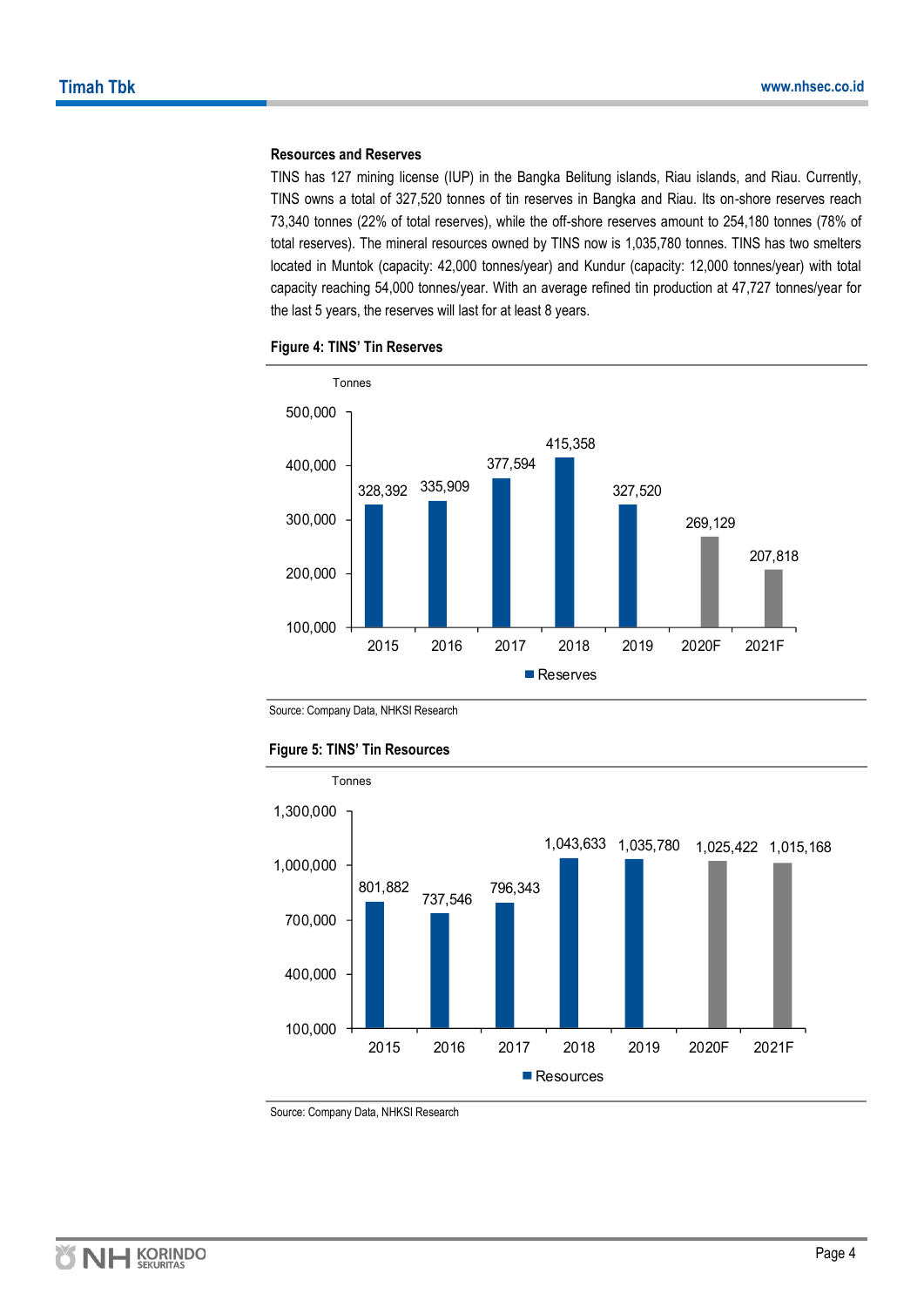

### **Figure 6: TINS' Business Location**

Source: Company Data

### **Ongoing Project**

TINS is investing in long-term operational support facility in the form of Tin Ausmelt Project with a capacity of 35,000 tonnes/year and some of its supporting facility in Muntok, Bangka Belitung Province. The project will be equipped with technology that can process low grade tin containing 40%-60% sn tin. In 2017 and 2018, TINS signed an agreement with Outotec Pty Ltd on the Muntok Ausmelt project. The contract value of this Tin Ausmelt Project is USD17.08 million, USD4.8 million, and IDR5.95 billion. On 31 December 2019, the construction progress has reached 19.50%.

### **Figure 7: Project Highlight**



Source: Company Data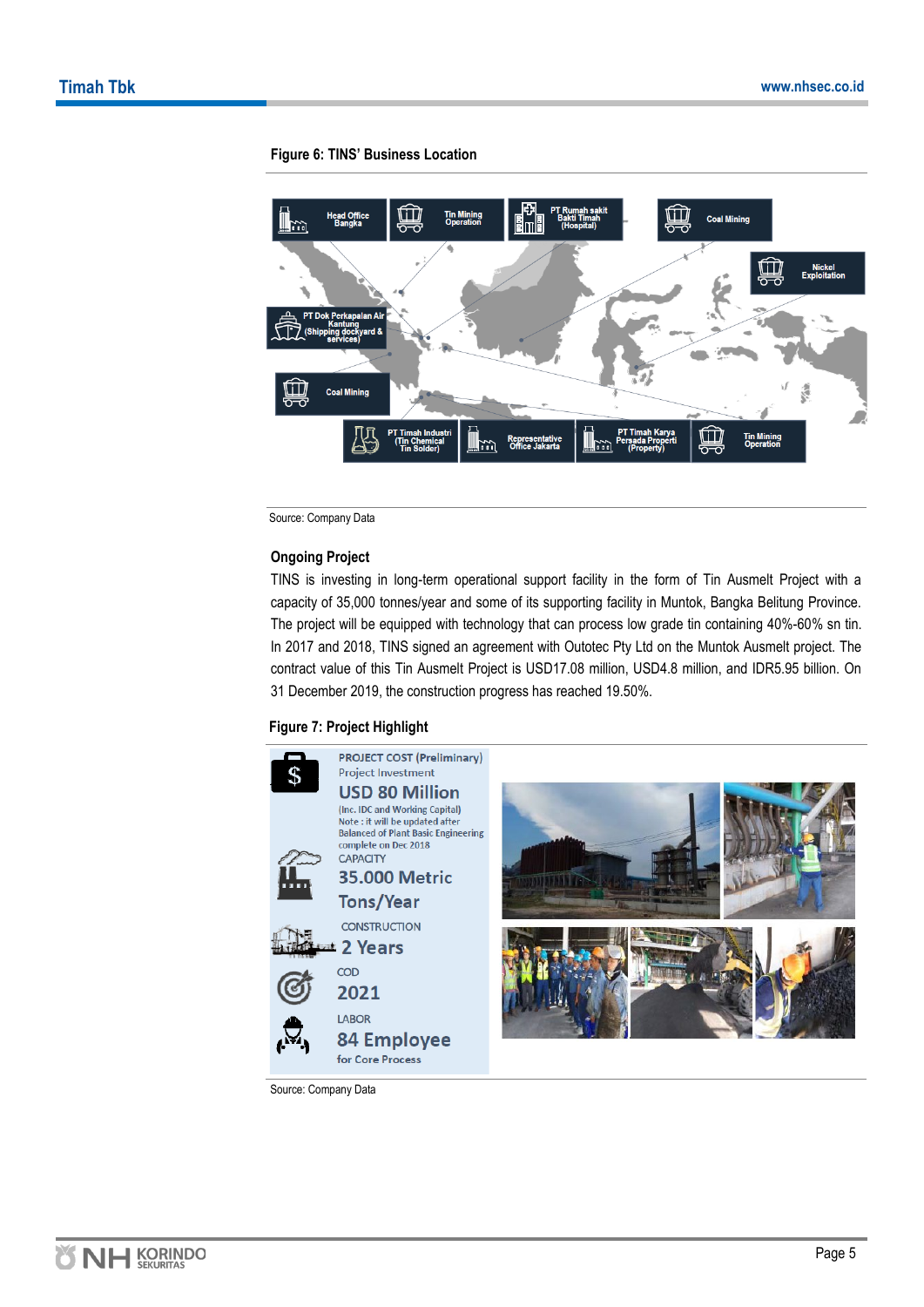### **Operational Performance**

### **1Q20 Performance Still Weak**

In 1Q20, TINS recorded a net loss of IDR413 billion (-5.2% YoY) due to: 1) tin commodity prices continue to weaken that 1Q20 ASP fell to USD16,703 tonnes (-22% YoY); 2) production volume fell to 14,133 tonnes (-13% YoY). Although TINS managed to record a revenue of IDR4.4 trillion (+4 YoY), the cost of revenue rose sharply (+35% YoY) compared to the income which results in TINS losses throughout the first quarter.

### **Figure 8: 1Q20 Revenue Breakdown**



Source: Company Data, NHKSI Research



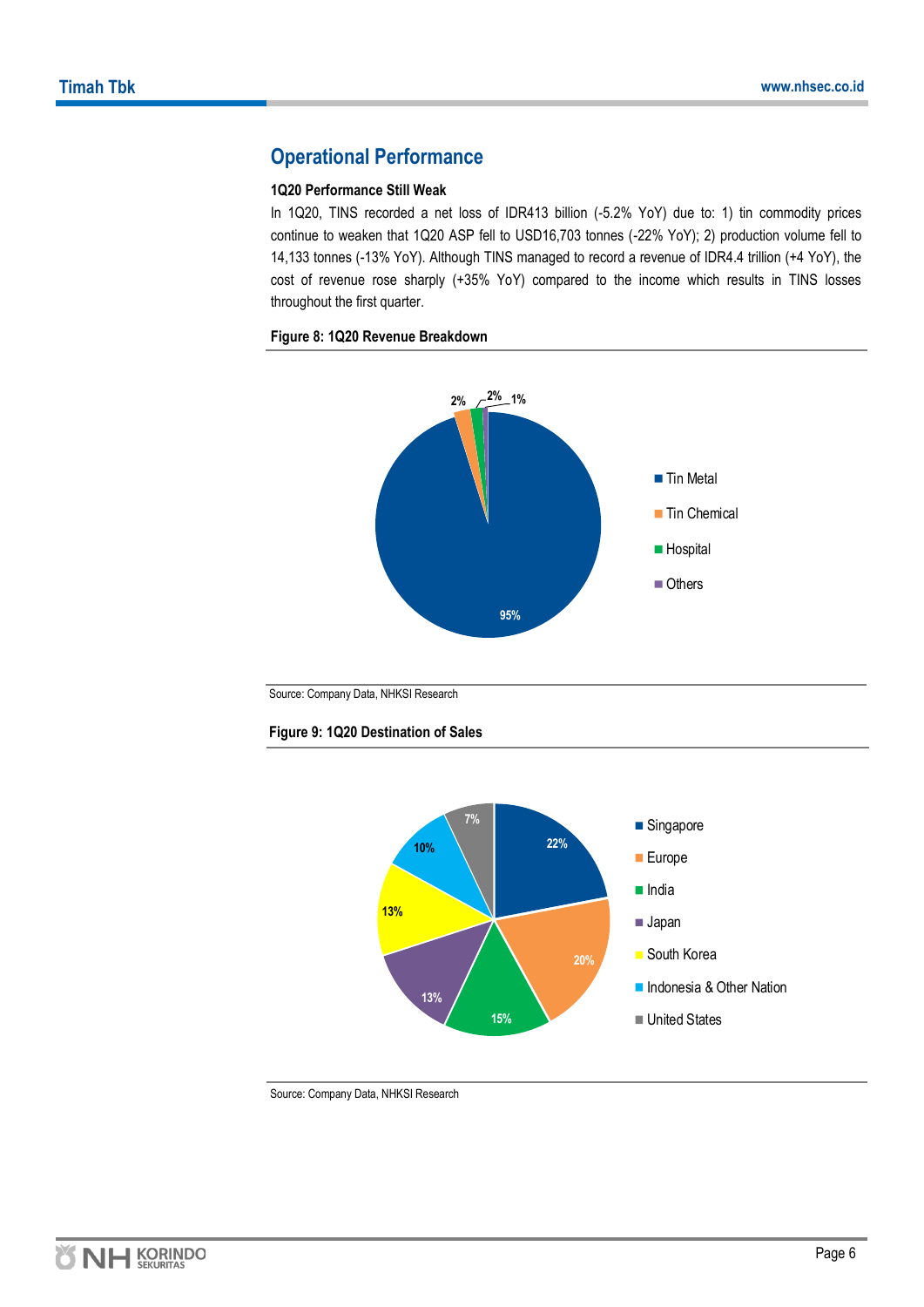### **Production Declines Due to Pandemic**

TINS recorded tin ore production of 15,217 tonnes in 1Q20 (-30% YoY) of which 84% came from onshore mining, while 16% came from off-shore mining. Meanwhile, the refined tin production is 14,133 tonnes (-13% YoY) with refined tin sales volume of 17,553 tonnes (+40% YoY). This happens due to the COVID-19 pandemic which disrupts the production process. Lockdown in importing countries cause demands for tin to fall so the global tin price keeps dropping and affect TINS ASP.





Source: Company Data, NHKSI Research



### **Figure 11: Refined Tin Sales Volume & ASP**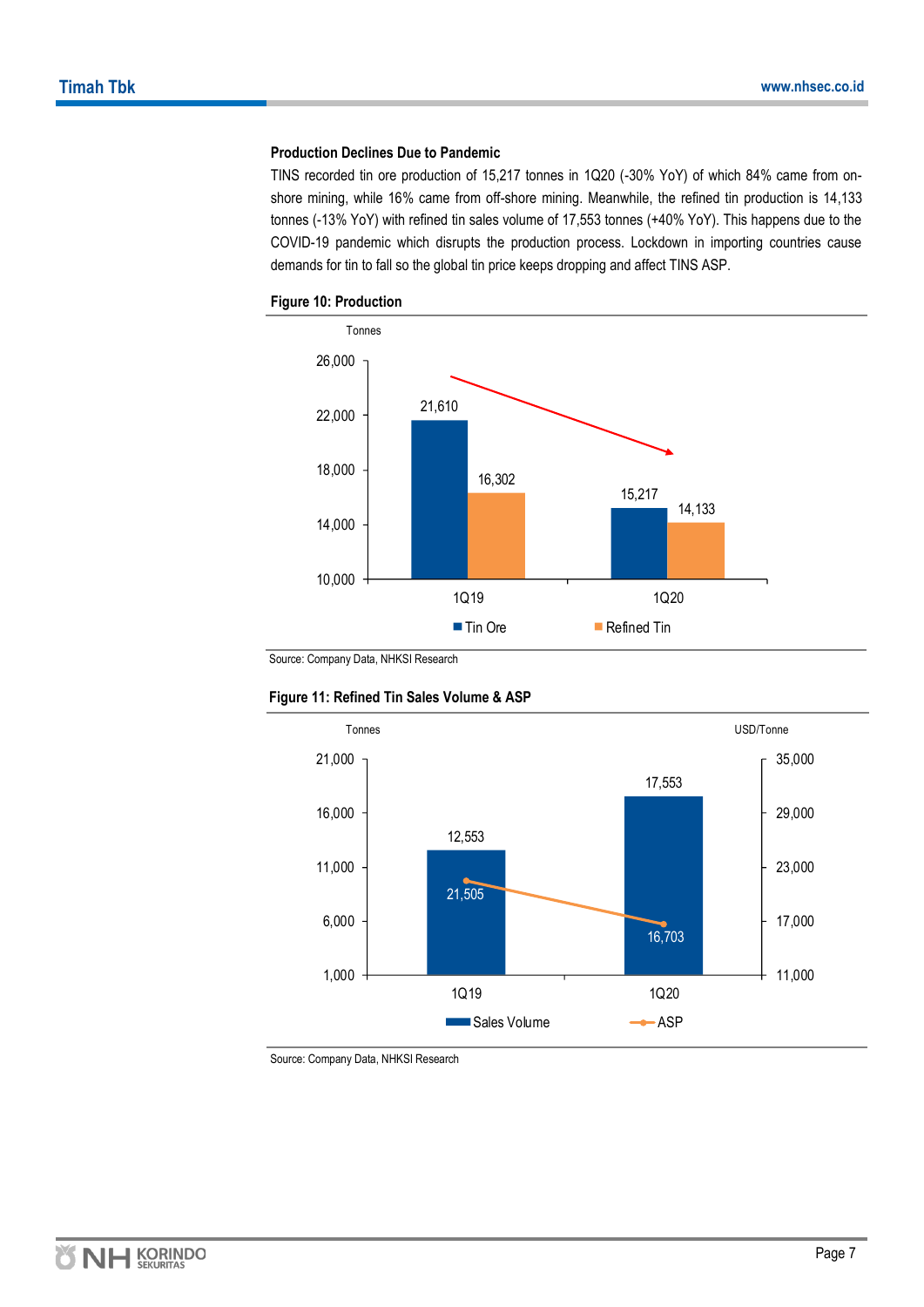### **Earnings Outlook**

### **Performance Will Still Be Depressed in 2020**

We estimate TINS will still record a net loss of IDR57 billion in 2020 but will begin to book a net profit of IDR163 billion in 2021F. Our estimates are based on the assumptions that: 1) total tin ore production of 58,391 tonnes in 2020F and 61,311 tonnes in 2021F; 2) refined tin sales volume of 56,930 tonnes in 2020F increasing to 59,777 tonnes in 2021F; 3) ASP amounting to USD 15,691/tonne for 2020F and rising to USD17,665/tonne in 2021F. Our assumptions also consider the demand slump in 2020F and rising demand in 2021F, with the optimism that the global economy will be back to normal. We also assume that TINS is able to improve the efficiency of revenue costs so the GPM for 2020F and 2021F will be 9.1% and 10% respectively.



### **Figure 12: Key Assumptions**

Source: Company Data, NHKSI Research

### **Sensitivity Analysis**

We tested the operational sensitivity of TINS to the increase in global tin selling prices. Every +/-10% of the global tin selling price will influence +/-6% on revenue, +/-17% on net income, and +/-59% on TINS EPS in 2020.

### **Table 2: Sensitivity Analysis**

| <b>Global Tin Price</b>          | -10%    | <b>Base</b> | $+10%$ |
|----------------------------------|---------|-------------|--------|
| Revenue (IDR bn)                 | 13,137  | 14,143      | 15,049 |
| <b>Operating Profit (IDR bn)</b> | 533     | 639         | 734    |
| Net Profit (IDR bn)              | $-94$   | -57         | $-25$  |
| EPS (IDR)                        | $-12.7$ | -8          | $-3.3$ |
| <b>Target Price (IDR)</b>        | 620     | 750         | 880    |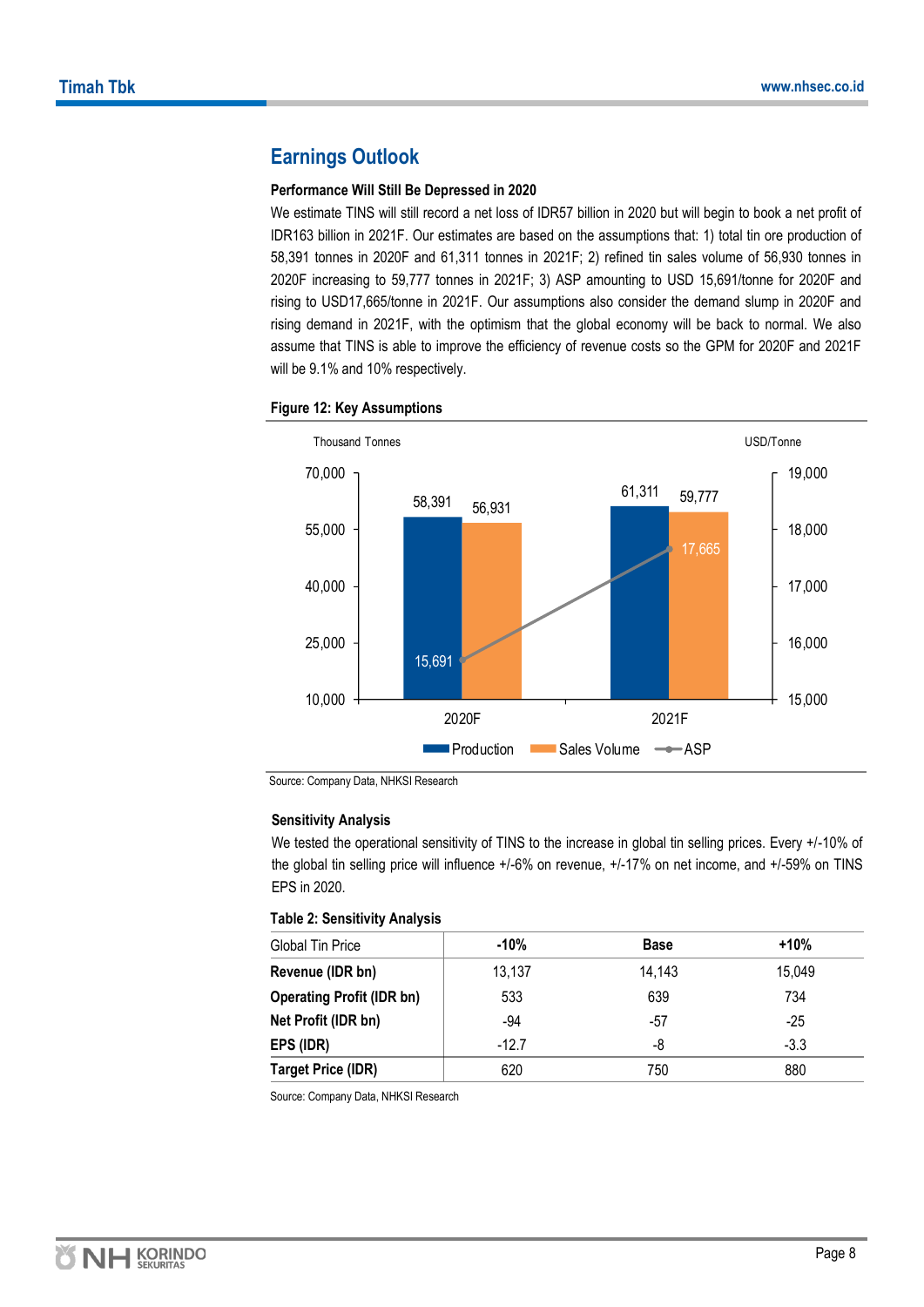### **Valuation**

### **Initiate to BUY**

We initiate to BUY on TINS with the target price of IDR750. Our new TP is based on a forward EV/ EBITDA of 7.8x (+1.4 SD from the 5-year historical average). While the 1Q20 TINS performance decline, we are optimistic about recommending BUY considering: 1) operational efficiency that will e carried out by TINS for the rest of the year; 2) estimated global selling price of tin which has the potential to rise in 2H20 as importing countries stop lockdown policies; 3) The long-term prospect of a new smelter project with Ausmelt technology that is more efficient in terms of production and processing costs. We estimate that the average global selling prices of tin will be USD16,109/tonne.





Source: Company Data, NHKSI Research

### **Figure 14: Average LME Tin Prices**

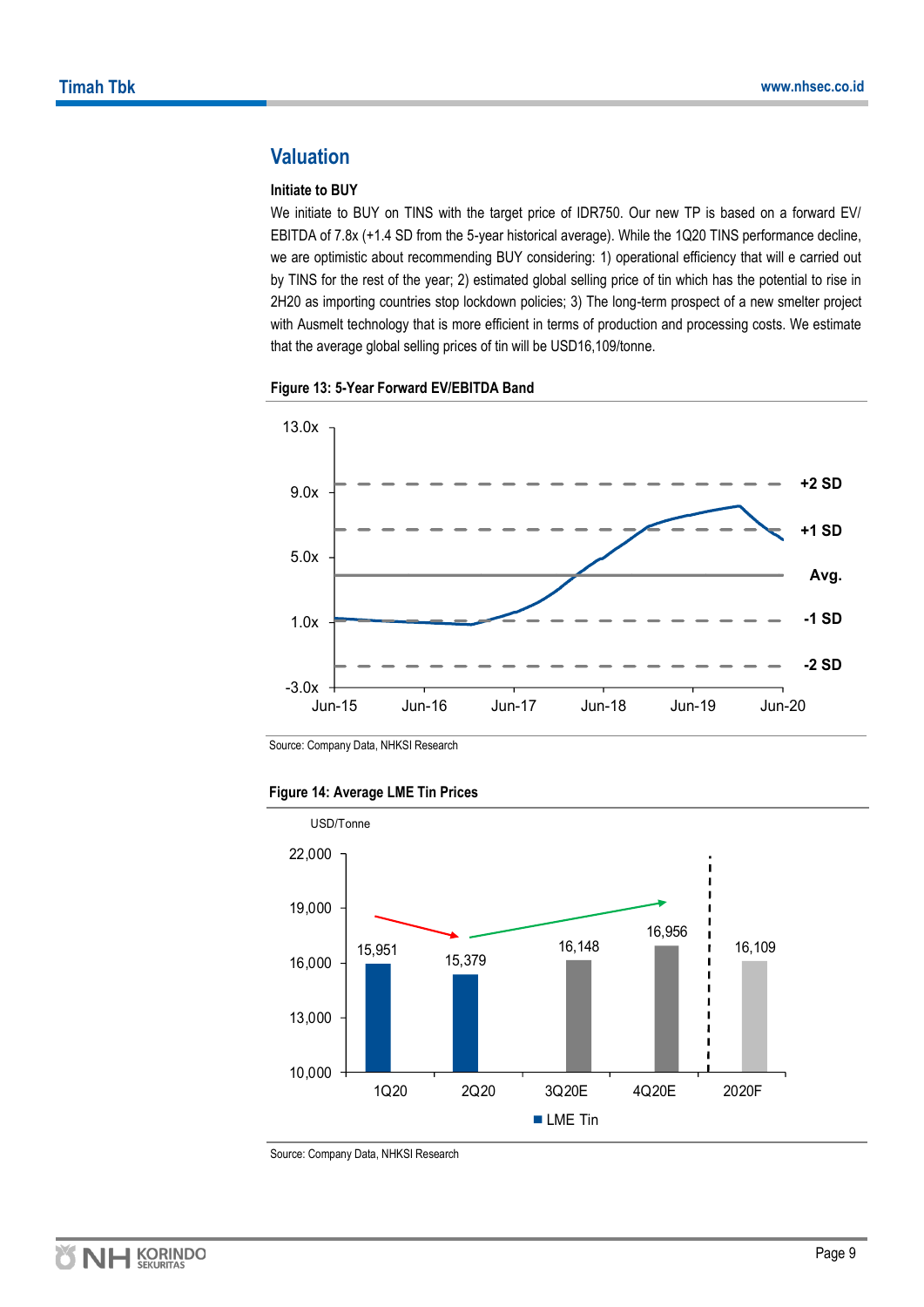### **Financial Review**

### **Quarterly Review**

|                         | 1Q19  | 2Q19   | 3Q19   | 4Q19   | <b>1Q20</b> |                 |          |          |                  | 2Q20E |
|-------------------------|-------|--------|--------|--------|-------------|-----------------|----------|----------|------------------|-------|
|                         |       |        |        |        | Actual      | <b>Estimate</b> | YoY %    |          | QoQ % Surprise % |       |
| <b>Income Statement</b> |       |        |        |        |             |                 |          |          |                  |       |
| Revenue                 | 4,237 | 5,417  | 4,946  | 4,703  | 4,384       |                 | 3.5      | $-6.8$   |                  | 3,016 |
| <b>Gross Profit</b>     | 747   | 71     | 247    | 71     | $-174$      |                 | $-123.2$ | $-345.5$ |                  | 452   |
| <b>EBIT</b>             | 487   | $-237$ | $-111$ | $-215$ | $-386$      |                 | $-179.2$ | $-79.1$  |                  | 317   |
| <b>EBITDA</b>           | 646   | $-48$  | 90     | 83     | $-235$      |                 | $-136.4$ | $-382.0$ |                  | 457   |
| Net Profit              | 301   | $-96$  | $-381$ | $-435$ | $-413$      |                 | $-237.0$ | $-5.2$   |                  | 101   |
| <b>Margin</b>           |       |        |        |        |             |                 |          |          |                  |       |
| Gross Margin            | 11.6  | 1.3    | 5.0    | 1.5    | $-4.0$      |                 | $-21.6$  | $-5.5$   |                  | 15.0  |
| <b>EBIT Margin</b>      | 11.5  | $-4.4$ | $-2.2$ | $-4.6$ | $-8.8$      |                 | $-20.3$  | $-4.2$   |                  | 10.5  |
| <b>EBITDA Margin</b>    | 15.3  | $-0.9$ | 1.8    | 1.8    | $-5.4$      |                 | $-20.6$  | $-7.1$   |                  | 15.1  |
| Net Profit Margin       | 7.1   | $-1.8$ | $-7.7$ | $-9.3$ | $-9.4$      |                 | $-16.5$  | $-0.2$   |                  | 3.3   |

Unit: IDR bn, %

Source: Company Data, NHKSI Research

### **Earnings Revision**

|                         |            | 2020F                    | 2021F                    | 2022F  |
|-------------------------|------------|--------------------------|--------------------------|--------|
| <b>Income Statement</b> |            |                          |                          |        |
| Revenue                 | -New       | 14,143                   | 17,076                   | 20,462 |
|                         | -Previous  |                          |                          |        |
|                         | -Change %  | $\blacksquare$           | $\blacksquare$           |        |
|                         | Consensus  | 14,878                   | 15,582                   | 22,376 |
| <b>Gross Profit</b>     | -New       | 1,290                    | 1,708                    | 2,251  |
|                         | -Previous  |                          |                          |        |
|                         | -Change %  | $\blacksquare$           | $\overline{\phantom{a}}$ |        |
|                         | Consensus  | 1,463                    | 1,937                    | 3,132  |
| EBIT                    | -New       | 639                      | 854                      | 1,125  |
|                         | -Previous  | $\blacksquare$           | $\overline{\phantom{a}}$ |        |
|                         | -Change %  | $\blacksquare$           | $\overline{\phantom{a}}$ |        |
|                         | -Consensus | 658                      | 766                      |        |
| <b>EBITDA</b>           | -New       | 1,220                    | 1,616                    | 2,052  |
|                         | -Previous  | $\overline{\phantom{a}}$ | $\overline{\phantom{a}}$ |        |
|                         | -Change %  | $\blacksquare$           | $\blacksquare$           |        |
|                         | Consensus  | 1,203                    | 1,379                    | 2,364  |
| Net Profit              | -New       | $-57$                    | 164                      | 278    |
|                         | -Previous  | $\overline{\phantom{a}}$ | $\overline{a}$           |        |
|                         | -Change %  | $\overline{a}$           | $\overline{\phantom{a}}$ |        |
|                         | -Consensus | $-34$                    | 145                      | 892    |
| Margin                  |            |                          |                          |        |
| Gross Margin            | -New       | 9.1                      | 10.0                     | 11.0   |
|                         | -Previous  |                          | $\overline{\phantom{a}}$ |        |
| <b>EBIT Margin</b>      | -New       | 4.5                      | 5.0                      | 5.5    |
|                         | -Previous  | $\blacksquare$           | $\overline{\phantom{a}}$ | $\sim$ |
| <b>EBITDA Margin</b>    | -New       | 8.6                      | 9.5                      | 10.0   |
|                         | -Previous  | $\overline{\phantom{a}}$ | $\overline{\phantom{a}}$ |        |
| Net Profit Margin       | -New       | $-0.4$                   | 1.0                      | 1.4    |
|                         | -Previous  | $\overline{\phantom{a}}$ | $\overline{\phantom{a}}$ |        |

Unit: IDR bn, %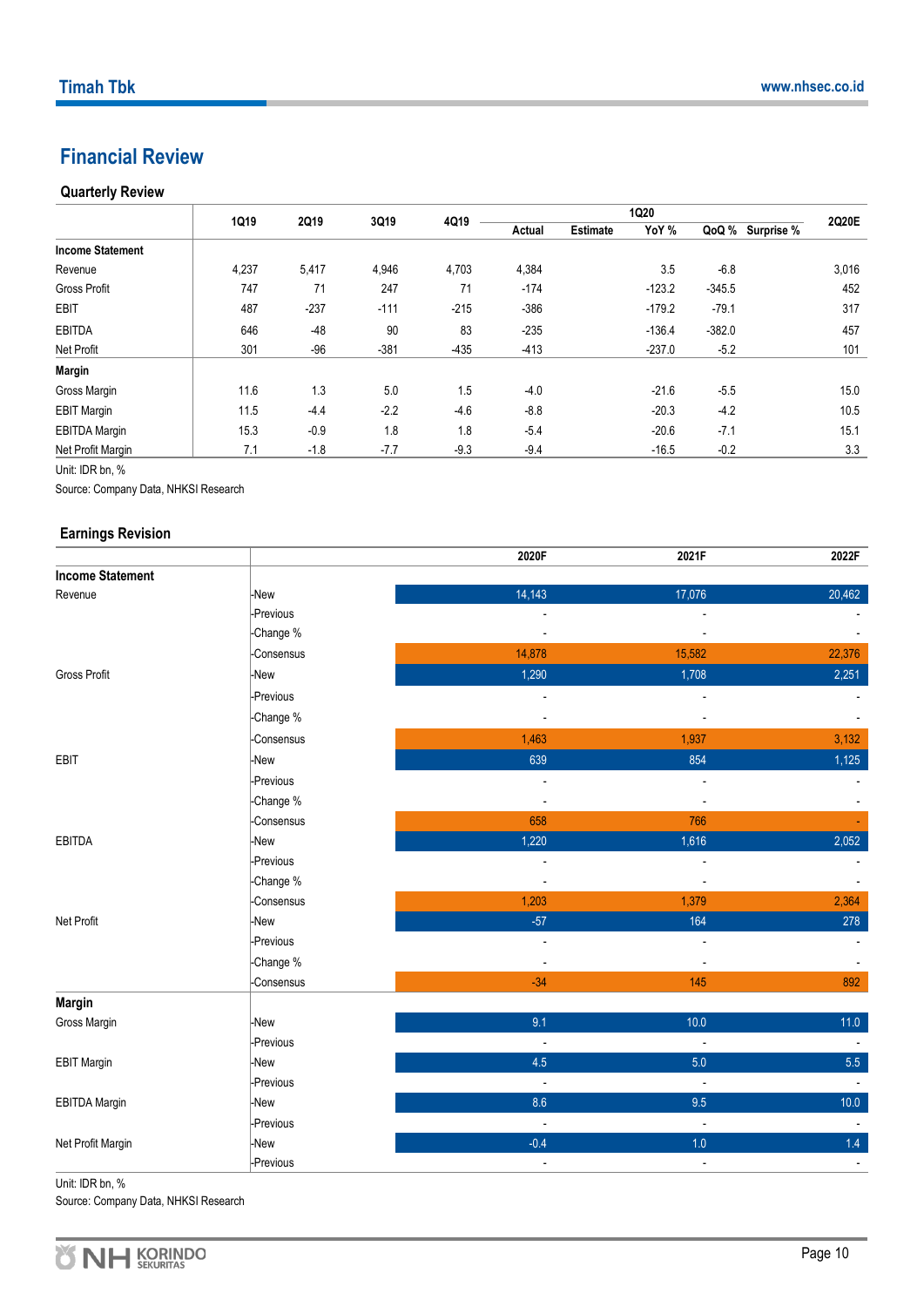# **Financial Summary**

|                           | <b>INCOME STATEMENT</b> |           |          |          | <b>PROFITABILITY &amp; STABILITY</b> |          |          |          |          |
|---------------------------|-------------------------|-----------|----------|----------|--------------------------------------|----------|----------|----------|----------|
| (IDR bn)                  | 2019/12A                | 2020/12F  | 2021/12F | 2022/12F |                                      | 2019/12A | 2020/12F | 2021/12F | 2022/12F |
| Revenue                   | 19.303                  | 14,143    | 17,076   | 20,462   | <b>ROE</b>                           | $-10.7%$ | $-1.1%$  | 3.1%     | 4.8%     |
| Growth                    | 75.2%                   | $-26.7\%$ | 20.7%    | 19.8%    | <b>ROA</b>                           | $-3.4%$  | $-0.3%$  | 0.8%     | 1.2%     |
| <b>COGS</b>               | (18, 167)               | (12, 853) | (15,368) | (18,211) | <b>ROIC</b>                          | $-0.4%$  | $-8.1%$  | 3.9%     | 4.5%     |
| <b>Gross Profit</b>       | 1,136                   | 1,290     | 1,708    | 2,251    | Cash Dividend (IDR bn)               | ۰        |          | 55       | 95       |
| Gross Margin              | 5.9%                    | 9.1%      | 10.0%    | 11.0%    | <b>Dividend Yield</b>                | $0.0\%$  | $0.0\%$  | 0.2%     | 0.4%     |
| <b>Operating Expenses</b> | (1,212)                 | (651)     | (854)    | (1, 125) | Payout Ratio                         | 0.0%     | $0.0\%$  | 33.6%    | 34.2%    |
| <b>EBIT</b>               | (76)                    | 639       | 854      | 1,125    | DER.                                 | 287.2%   | 245.3%   | 293.2%   | 322.6%   |
| <b>EBIT Margin</b>        | $-0.4\%$                | 4.5%      | 5.0%     | 5.5%     | Net Gearing                          | 203%     | 170%     | 201%     | 226%     |
| Depreciation              | 848                     | 581       | 762      | 927      | LT Debt to Equity                    | 40.0%    | 34.7%    | 32.3%    | 32.3%    |
| <b>EBITDA</b>             | 772                     | 1,220     | 1,616    | 2,052    | <b>Capitalization Ratio</b>          | 68.7%    | 63.8%    | 67.6%    | 70.0%    |
| <b>EBITDA Margin</b>      | 4.0%                    | 8.6%      | 9.5%     | 10.0%    | <b>Equity Ratio</b>                  | 25.8%    | 29.0%    | 25.4%    | 23.7%    |
| Interest Expenses         | 75                      | 311       | 375      | 450      | Debt Ratio                           | 56.8%    | 51.0%    | 53.0%    | 55.3%    |
| <b>EBT</b>                | (722)                   | 33        | 205      | 348      | <b>Financial Leverage</b>            | 366.8%   | 370.7%   | 408.3%   | 422.6%   |
| Income Tax                | 111                     | (90)      | (41)     | (70)     | <b>Current Ratio</b>                 | 102.9%   | 94.6%    | 73.8%    | 74.5%    |
| Minority Interest         | $\mathbf{0}$            | 0         | $\Omega$ | 0        | Par Value (IDR)                      | 100      | 100      | 100      | 100      |
| <b>Net Profit</b>         | (611)                   | (57)      | 164      | 278      | Total Shares (mn)                    | 31,986   | 31,986   | 31,986   | 31,986   |
| Growth                    | $-562.1%$               | $-90.6%$  | 385.1%   | 69.8%    | Share Price (IDR)                    | 825      | 750      | 750      | 750      |
| <b>Net Profit Margin</b>  | $-3.2%$                 | $-0.4\%$  | 1.0%     | 1.4%     | Market Cap (IDR tn)                  | 26.4     | 24.0     | 24.0     | 24.0     |

|                             |          | <b>BALANCE SHEET</b> |          |          |                   | <b>VALUATION INDEX</b> |           |          |           |
|-----------------------------|----------|----------------------|----------|----------|-------------------|------------------------|-----------|----------|-----------|
| (IDR bn)                    | 2019/12A | 2020/12F             | 2021/12F | 2022/12F |                   | 2019/12A               | 2020/12F  | 2021/12F | 2022/12F  |
| Cash                        | 1.599    | 1.754                | 2,236    | 3,558    | Price/Earnings    | $-10.1x$               | $-97.3x$  | 34.1x    | 20.1x     |
| <b>Receivables</b>          | 1,620    | 2,255                | 2,611    | 3,107    | Price/Book Value  | 5.0x                   | 4.8x      | 4.2x     | 4.0x      |
| Inventories                 | 6,501    | 2,667                | 2,806    | 2,981    | Price/Sales       | 1.4x                   | 1.7x      | 1.4x     | 1.2x      |
| <b>Total Current Assets</b> | 12,307   | 9,013                | 10.115   | 12,046   | PE/EPS Growth     | 0.0x                   | 1.1x      | 0.1x     | 0.3x      |
| Net Fixed Assets            | 3,988    | 4,945                | 6,537    | 7,049    | <b>EV/EBITDA</b>  | 46.5x                  | 25.3x     | 20.6x    | 16.6x     |
| Other Non Current Asset     | 4,066    | 3,324                | 5,577    | 5,980    | <b>EV/EBIT</b>    | $-472.1x$              | 48.2x     | 39.0x    | 30.2x     |
| <b>Total Assets</b>         | 20,361   | 17,281               | 22,228   | 25,075   | $EV$ (IDR bn)     | 35.858                 | 30,804    | 33,278   | 34,041    |
| Payables                    | 2,189    | 2,460                | 3,098    | 3,488    | Sales CAGR (3-Yr) | 40.4%                  | 15.3%     | 15.7%    | 2.0%      |
| ST Bank Loan                | 9,459    | 7,083                | 9,953    | 11,947   | EPS CAGR (3-Yr)   | $-234.4%$              | $-148.5%$ | 7.4%     | $-176.9%$ |
| LT Debt                     | 2.102    | 1.736                | 1,823    | 1,914    | Basic EPS (IDR)   | (82)                   | (8)       | 22       | 37        |
| <b>Total Liabilities</b>    | 15,103   | 12,277               | 16,575   | 19,141   | Diluted EPS (IDR) | (82)                   | (8)       | 22       | 37        |
| Capital Stock + APIC        | 317      | 317                  | 317      | 317      | BVPS (IDR)        | 164                    | 156       | 177      | 186       |
| <b>Retained Earnings</b>    | 5,377    | 4.883                | 5,532    | 5,813    | Sales PS (IDR)    | 603                    | 442       | 534      | 640       |
| <b>Shareholders' Equity</b> | 5,258    | 5,004                | 5,653    | 5,934    | DPS (IDR)         |                        |           | 2        | 3         |

|                            | <b>CASH FLOW STATEMENT</b> |          |          |          |                      | <b>TOP OWNERSHIP</b> |                      |      |
|----------------------------|----------------------------|----------|----------|----------|----------------------|----------------------|----------------------|------|
| (IDR bn)                   | 2019/12A                   | 2020/12F | 2021/12F | 2022/12F | <b>By Geography</b>  |                      | % Shareholders       | %    |
| Operating Cash Flow        | (2,862)                    | 2.817    | 341      | 1.073    | <b>Indonesia</b>     | 94.                  | Inalum               | 65.0 |
| Investing Cash Flow        | (1,507)                    | (653)    | (4,614)  | (1,839)  | <b>United States</b> |                      | 3.8 Dimensional Fund | 1.3  |
| Financing Cash Flow        | 5.219                      | (2,083)  | 2,956    | 2.088    | Norway               |                      | 1.0 Vanguard Group   | 1.2  |
| <b>Net Changes in Cash</b> | 850                        | 82       | 483      | 1.321    | Luxembourg           |                      | 0.3 Norges Bank      | 0.7  |

Source: Company Data, NHKSI Research

| <b>INCOME STATEMENT</b> |           |           |          |                           | <b>PROFITABILITY &amp; STABILITY</b> |          |          |          |
|-------------------------|-----------|-----------|----------|---------------------------|--------------------------------------|----------|----------|----------|
| 2019/12A                | 2020/12F  | 2021/12F  | 2022/12F |                           | 2019/12A                             | 2020/12F | 2021/12F | 2022/12F |
| 19,303                  | 14,143    | 17,076    | 20,462   | <b>ROE</b>                | $-10.7%$                             | $-1.1%$  | 3.1%     | 4.8%     |
| 75.2%                   | -26.7%    | 20.7%     | 19.8%    | <b>ROA</b>                | $-3.4\%$                             | $-0.3%$  | 0.8%     | 1.2%     |
| (18, 167)               | (12, 853) | (15, 368) | (18,211) | <b>ROIC</b>               | $-0.4%$                              | $-8.1%$  | 3.9%     | 4.5%     |
| 1,136                   | 1,290     | 1,708     | 2,251    | Cash Dividend (IDR bn)    | ۰                                    |          | 55       | 95       |
| 5.9%                    | 9.1%      | 10.0%     | 11.0%    | Dividend Yield            | $0.0\%$                              | 0.0%     | 0.2%     | 0.4%     |
| (1,212)                 | (651)     | (854)     | (1, 125) | Payout Ratio              | $0.0\%$                              | 0.0%     | 33.6%    | 34.2%    |
| (76)                    | 639       | 854       | 1,125    | <b>DER</b>                | 287.2%                               | 245.3%   | 293.2%   | 322.6%   |
| $-0.4%$                 | 4.5%      | 5.0%      | 5.5%     | Net Gearing               | 203%                                 | 170%     | 201%     | 226%     |
| 848                     | 581       | 762       | 927      | LT Debt to Equity         | 40.0%                                | 34.7%    | 32.3%    | 32.3%    |
| 772                     | 1,220     | 1,616     | 2,052    | Capitalization Ratio      | 68.7%                                | 63.8%    | 67.6%    | 70.0%    |
| 4.0%                    | 8.6%      | 9.5%      | 10.0%    | Equity Ratio              | 25.8%                                | 29.0%    | 25.4%    | 23.7%    |
| 75                      | 311       | 375       | 450      | Debt Ratio                | 56.8%                                | 51.0%    | 53.0%    | 55.3%    |
| (722)                   | 33        | 205       | 348      | <b>Financial Leverage</b> | 366.8%                               | 370.7%   | 408.3%   | 422.6%   |
| 111                     | (90)      | (41)      | (70)     | <b>Current Ratio</b>      | 102.9%                               | 94.6%    | 73.8%    | 74.5%    |
| 0                       | 0         | 0         | 0        | Par Value (IDR)           | 100                                  | 100      | 100      | 100      |
| (611)                   | (57)      | 164       | 278      | Total Shares (mn)         | 31,986                               | 31,986   | 31,986   | 31,986   |
| $-562.1%$               | -90.6%    | 385.1%    | 69.8%    | Share Price (IDR)         | 825                                  | 750      | 750      | 750      |
| $-3.2%$                 | $-0.4\%$  | 1.0%      | 1.4%     | Market Cap (IDR tn)       | 26.4                                 | 24.0     | 24.0     | 24.0     |

## **(IDR bn) 2019/12A 2020/12F 2021/12F 2022/12F 2019/12A 2020/12F 2021/12F 2022/12F** Price/Earnings -10.1x -97.3x 34.1x 20.1x Price/Book Value 5.0x 4.8x 4.2x 4.0x **THE/EPS Growth**  $0.0x$  **1.1x**  $0.1x$  **0.3x** Payables 2,189 2,460 3,098 3,488 Sales CAGR (3-Yr) 40.4% 15.3% 15.7% 2.0% EPS CAGR (3-Yr) -234.4% -148.5% 7.4% -176.9% Basic EPS (IDR) (82) (8) 22 37 **Total Liabilities 15,103 12,277 16,575 19,141** Diluted EPS (IDR) (82) (8) 22 37 Sales PS (IDR) 603 442 534 640 **BALUATION INDEX**

| <b>TOP OWNERSHIP</b> |  |                      |      |  |  |  |
|----------------------|--|----------------------|------|--|--|--|
| <b>By Geography</b>  |  | % Shareholders       | %    |  |  |  |
| Indonesia            |  | 94.7 Inalum          | 65.0 |  |  |  |
| <b>United States</b> |  | 3.8 Dimensional Fund | 1.3  |  |  |  |
| Norway               |  | 1.0 Vanguard Group   | 1.2  |  |  |  |
| Luxembourg           |  | 0.3 Norges Bank      | 0.7  |  |  |  |